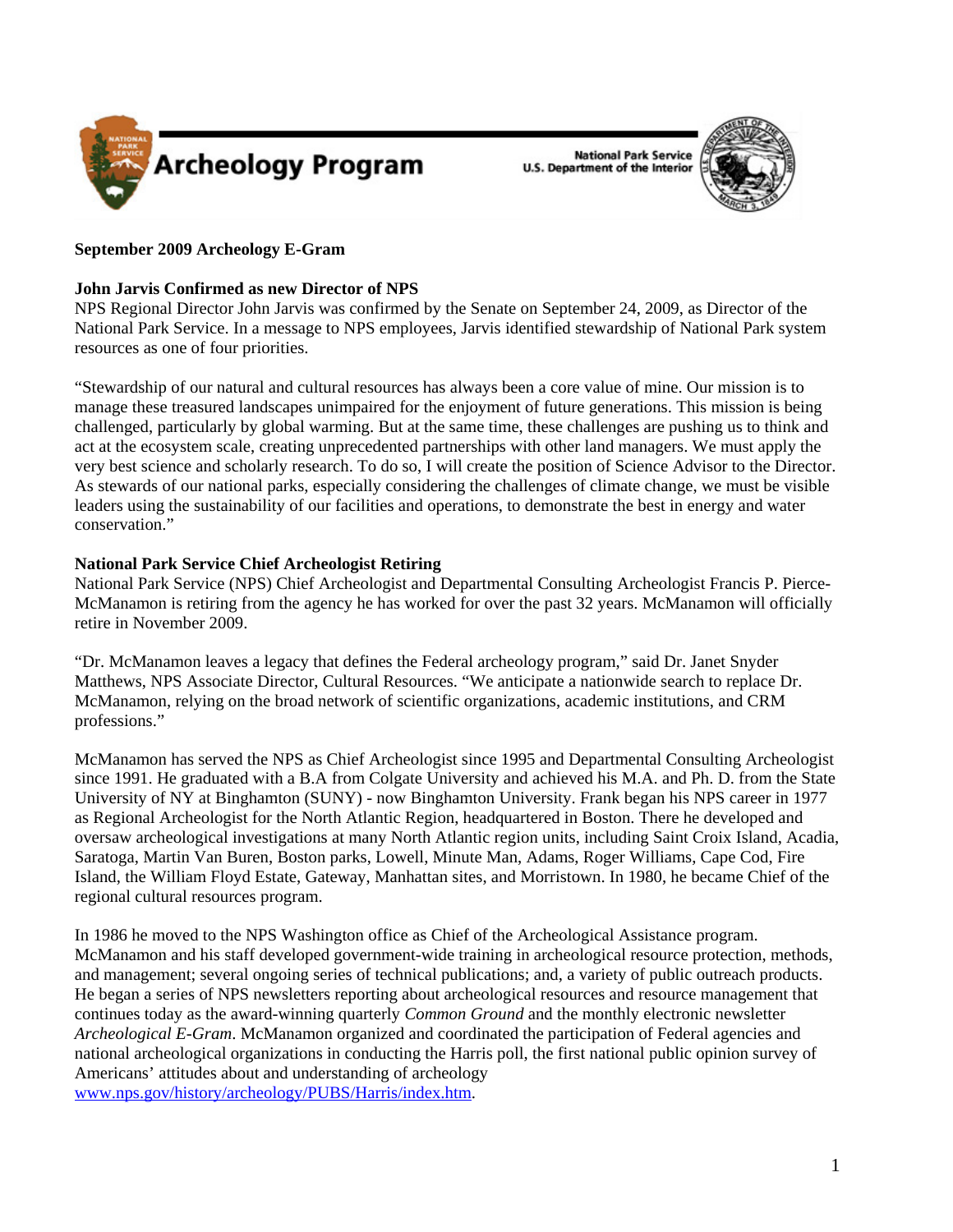McManamon oversaw the initial implementation (1990-1999) of the Native American Graves Protection and Repatriation Act, including preparation of the basic regulations, creation of the initial Review Committee, and the grants program. He represented the Secretary of the Interior and coordinated archeological, historical, and physical anthropological investigations related to the Kennewick Man case. He and his staff assisted the Department of State in treaty negotiations about the prevention of archeological trafficking and the protection of submerged cultural heritage. They have conducted peer review studies of prominent archeological programs and projects for the Bureau of Reclamation, Corps of Engineers, and Department of the Army. McManamon assisted the GSA in reviewing their treatment of the African Burial Ground, now a national monument, in New York City.

McManamon is the author of many articles and has edited several books and other publications on topics related to public archeology. Most recently, he edited *Archaeology in America*, a four-volume encyclopedia. His work has been recognized during the course of his career by several awards, including the Department of the Interior Meritorious Service and Superior Service awards; the Outstanding Public Service Award from the Archaeological Institute of America; a Certificate of Commendation from the Department of Justice; and the Presidential Recognition Award from the Society for American Archaeology.

As Chief Archeologist, McManamon and his staff in the WASO Archeology Program provide leadership, coordination, and oversight for archeological activities and resources in National Park units. They stress the importance of up-to-date information about site condition; maintaining archeological sites in good condition; regulating of archeological activities in National Park units through rigorous permitting procedures; public outreach and education about archeological resources; and the care of and access to archeological collections and data. The Archeology Program website www.nps.gov/history/archeology/ presents information on these and additional topics for professionals, students, teachers, resource managers and others concerned with archeological preservation, and members of the general public with an interest in archeology.

As Departmental Consulting Archeologist (DCA), McManamon and his staff coordinate and provide leadership for Federal agency archeology. Over 30 Federal agencies have archeological programs or require archeological investigations as part of the activities they undertake. The DCA office was created in 1927 to review the Antiquities Act permit program for the Secretary of the Interior and advise the Secretary and other officials about archeological resource protection and treatments,

www.nps.gov/history/archeology/sites/dca.htm. The functions have evolved over time, but continue to focus on providing advice, coordination, and technical assistance regarding archeological resources to Federal officials and agencies

The DCA, acting on behalf of the Secretary of the Interior, drafts regulations, policies, and guidelines regarding the treatment of archeological resources that have governmentwide scope. For example, The National Strategy for Federal Archeology www.nps.gov/history/archeology/tools/natlstrg.htm, affirmed by administrations since 1990, calls for the focus of agency programs on preservation and protection of archeological sites; the conservation of archeological collections and records; archeological research and the sharing of research results; and, public outreach and education in Federal archeology. The DCA and Archeology Program have reported to Congress for the Secretary of the Interior on Federal agency archeology since the mid-1970s. This series of reports is available at http://www.nps.gov/history/archeology/SRC/src.htm.

Frank lives with his wife of 36 years, Carol Pierce-McManamon, in Oakton, VA. Their daughters, Adalie and Kate, live in Cambridge, MA and Goppingen,Germany respectively.

## **Project Archaeology: Reaching the Next Generation**

In 2006, the NMNH Department of Anthropology partnered with Project Archaeology, a national heritage education program, to help elementary through high school students learn to value and preserve the past.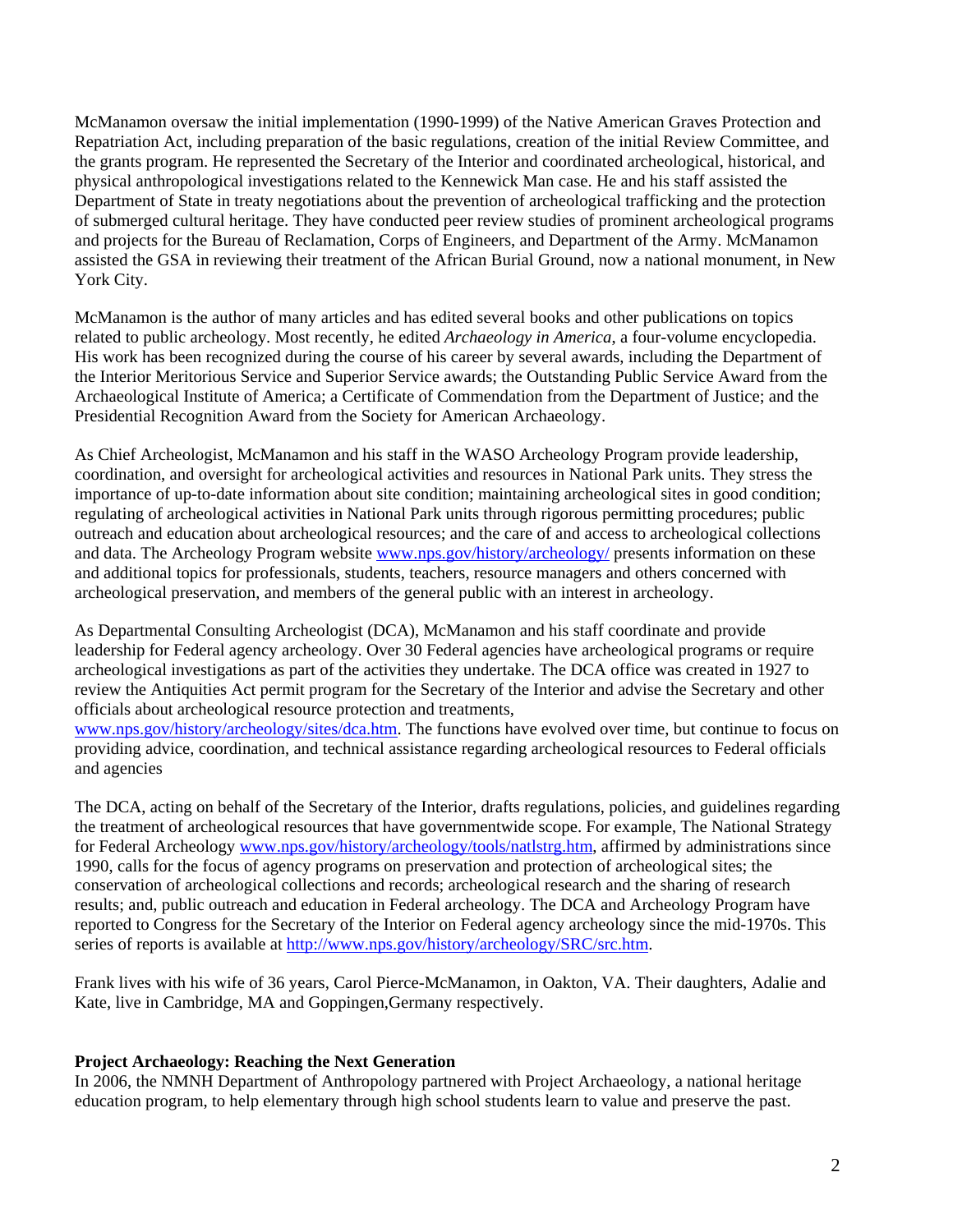Developed by the BLM in 1990, and directed by Jeanne Moe, Project Archaeology is affiliated with Montana State University and has regional offices in 20 states.

The strength of Project Archaeology lies in its innovative approach: instead of teaching students directly, the workshops and teaching materials show educators ways to incorporate archeology into their teaching. One of the workshops held at the museum focused on slave quarters at Thomas Jefferson's Poplar Forest plantation in Virginia. Educators practiced the basics of scientific inquiry and used archeology, geography, history and oral histories in their investigation of the slave cabin. They analyzed artifacts and historic structures using soil chemistry, spatial reasoning, ethnobotany, and zoology. They also discussed issues of cultural sensitivity involved in interpreting the archeology of enslaved peoples. One to two Project Archaeology workshops are held at the museum each year.

For more information, go to **www.projectarchaeology.org**.

#### **Scholarship to Study Coastal Climate Change Available to Native Americans**

Texas A&M University and the American Museum of Natural History are soliciting applications for a graduate scholarship directed towards evaluating climate change risks to indigenous cultural sites along North American coasts. The programs are particularly seeking American Indian and First Nation students with knowledge of indigenous cultural practices to explore these issues. Race or ethnicity will not be used to evaluate and select among the candidates that apply.

The scholarship will fund two years of study in a Master of Science program at Texas A&M University Department of Ecosystem Science & Management. Students will create ranked listings of indigenous cultural sites at the highest risk for destruction from climate change impacts, including current in‐use places as well as areas of archaeological significance along North American coastlines. Students are expected to develop research in climate change impacts on coastal regions, the preservation of indigenous cultural sites, and the use of geographic information systems (GIS) to address both natural and social science questions. The scholarship will also enable participation at meetings of the Coastal Barrier Island Network (CBIN), a National Science Foundation‐funded Research Coordination Network in Biological Sciences.

The program begins in January, June, or August of 2010. The scholarship is valued at approximately \$60,000 over a two‐year period. Awards are approximated at \$2,000 per month directed to the scholar. Health and dental insurance is included; remaining funds are distributed for tuition support, travel, and research supplies.

For additional information, contact Rusty Feagin at: feaginr@tamu.edu

#### **Written in Bone: Forensic Files of the 17th Century Chesapeake**

Curated by Douglas Owsley and Kari Bruwelheide, the recently-opened exhibit, *Written in Bone: Forensic Files of the 17th-Century Chesapeake*, tells the story of the settlement of the Chesapeake through the bones of the settlers themselves. Using a combination of bones and over 300 archeological objects, the exhibit reveals what life was like over 400 years ago, from the stories told by the bones of Jamestown, Virginia, settlers to the tales told by the skeletons of the more privileged residents of St. Mary's City, Maryland.

The exhibit includes a 600-square-foot forensic anthropology lab, where visitors learn firsthand how forensic anthropologists analyze bones.

In conjunction with the *Written in Bone* exhibit, Forensic Fridays give the public an opportunity to meet the exhibit curators, Doug Owsley and Kari Bruwelheide, and learn about forensic investigation in the exhibit's forensic lab. The schedule for the next few months is: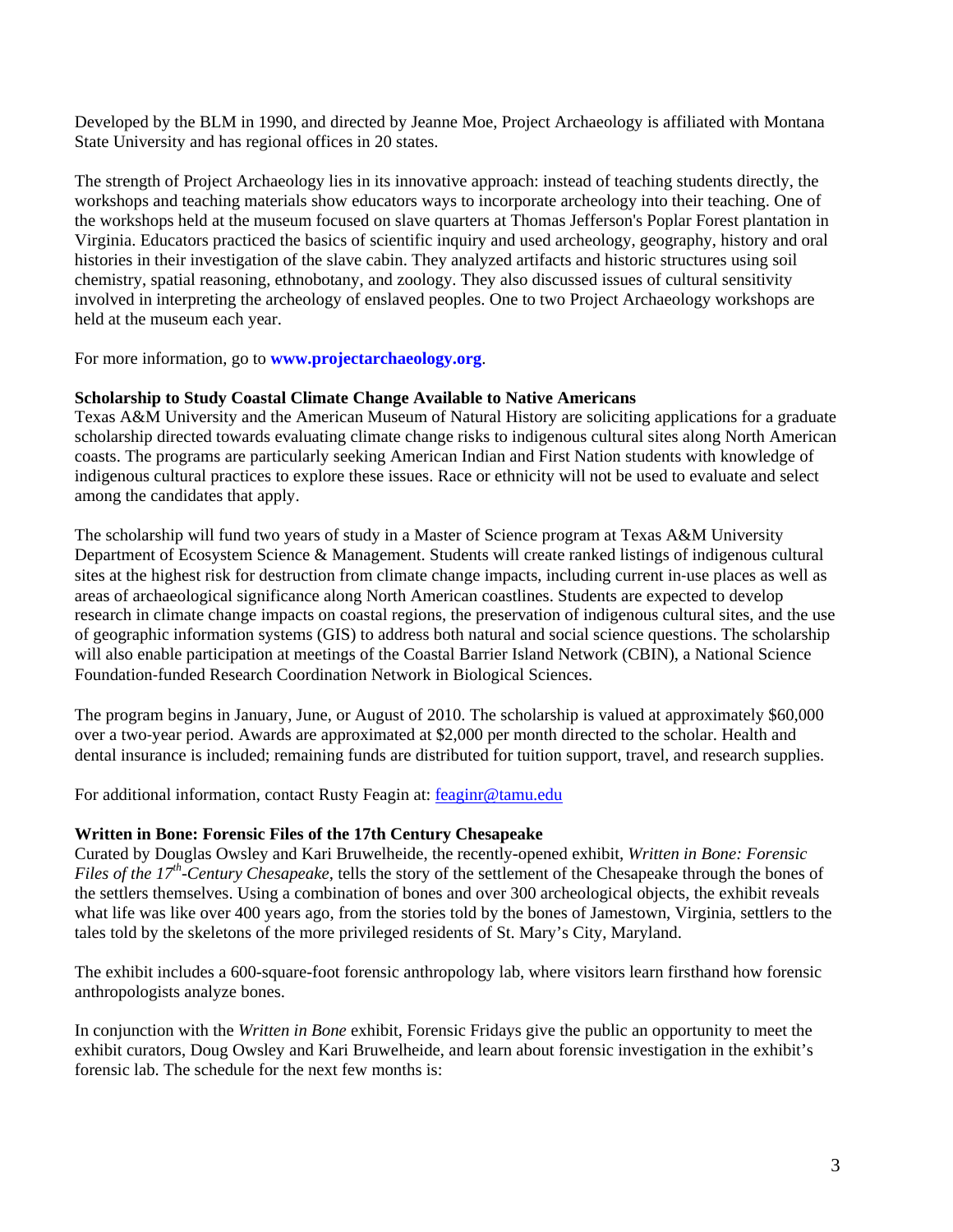**September 25** Watch a forensic facial reconstruction being made and see how the likeness of an individual is created from the skull. **Kennewick Man** will be the subject of the facial reconstruction.

**October 16:** Talk to researchers from the Smithsonian's Human Origins Program about how clues on fossil bones tell us about the lives of human ancestors.

**November 13:** A boy is buried in 1852. His iron coffin is discovered from construction work in Northwest Washington, DC, well over a century later. Learn how museum investigators are able to get an "insider's view" of this burial and other iron coffins to learn about people and mortuary practices in the mid 1800's. David Hunt and Deborah Hull-Walski will share some of the information learned from this project in a talk at Baird Auditorium at 11:00.

**December 4:** Join visiting archeologists from the Jamestown Rediscovery Archaeology Project as they showcase how recent archeological discoveries help us learn more about the first permanent English settlement in America.

**Archeology Events at the 2009 American Anthropological Association Meetings in Philadelphia**  There are some great archeology offerings at the upcoming AAA meetings in Philadelphia:

| <b>Wednesday, December 2, 2009</b>                                                |                         |  |
|-----------------------------------------------------------------------------------|-------------------------|--|
| Historical Archaeologies of Christianity, Capitalism, and Collaboration           | 2:00-3:45 PM            |  |
| <b>General Session</b>                                                            | Independence Ballroom I |  |
| Archaeology of the Near and Middle East                                           | 4:00-5:45 PM            |  |
| <b>General Session</b>                                                            | Independence Ballroom I |  |
| Heritage as Applied Anthropology: Setting the Agenda for the 21st Century         | 4:00-7:45 PM            |  |
| Organized by Elizabeth Chilton, Neil Silberman                                    | Liberty Ballroom A      |  |
| Thursday, December 3, 2009                                                        |                         |  |
| Historical Indigenous Archaeologies in the Americas (general)                     | $8:00-9:45$ AM          |  |
| <b>General Session</b>                                                            | Room 409                |  |
| Cartographies of Belonging: Materiality, Circulation and Production of Political  |                         |  |
| Subjectivity                                                                      | 8:00-11:45 AM           |  |
| Organized by Lisa Poggiali, Alexandra Kelly, Sarah Ives                           | Liberty C               |  |
| Two States, Ancient States: Archaeology, the Israeli-Palestinian Conflict and New |                         |  |
| <b>Political Realities</b>                                                        | 1:45-5:30 PM            |  |
| Organized by Lynn Swartz Dodd and Ran Boynter                                     | Room 413                |  |
| Workshop (Walking Tour): Interpreting the Archaeology of 'We the People': A       |                         |  |
| Behind the Scenes Look at the Public Archaeology of Independence NHP              | 1:30-4:30 PM            |  |
| Organized by Patrice Jeppson                                                      | T.B.A.                  |  |
| Friday, December 4, 2009                                                          |                         |  |
| Colored Things, Chromatic Stories: Searching for the Pigments of the Past         | 8:00-9:45 AM            |  |
| Organized by Cameron McNeil and Alexandre Tokovinine                              | Grand Ballroom Salon L  |  |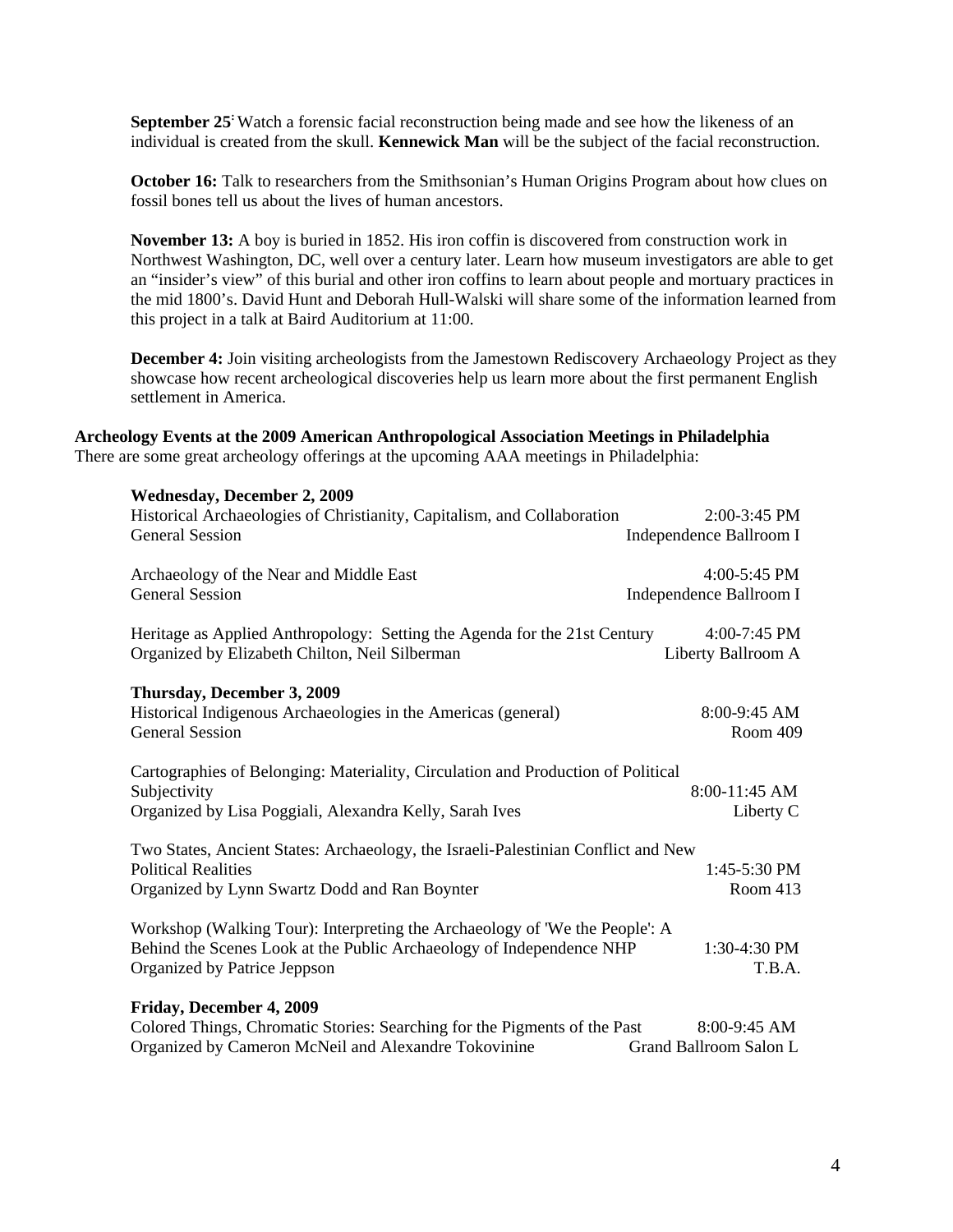| Maya Worlds: Iconography, Power, and Households                                                                                             | 10:15AM-12:00 PM                       |
|---------------------------------------------------------------------------------------------------------------------------------------------|----------------------------------------|
| <b>General Session</b>                                                                                                                      | Room 410                               |
| Archaeological Approaches to Landscapes and Settlements                                                                                     | 1:45-3:30 PM                           |
| <b>Poster Session</b>                                                                                                                       | <b>Grand Ballroom Salon G</b>          |
| Tourism, Archaeology, and Development                                                                                                       | 1:45-5:30 PM                           |
| Organized by Rachel Giraudo                                                                                                                 | Independence Ballroom II               |
| Business Meeting of the Archaeological Division of the AAA                                                                                  | 7:00-8:00 PM<br>Grand Ballroom Salon J |
| Archaeology Division Annual Distinguished Lecture by Dr. Barbara J. Little                                                                  | 8:00-9:00 PM                           |
| "Reintegrating Archaeology in the Service of Sustainable Culture"                                                                           | Grand Ballroom Salon J                 |
| <b>Saturday, December 5, 2009</b><br>Alternative Freedoms: Vantages from Historical Archaeology<br><b>Organized by Christopher Matthews</b> | 8:00-9:45 AM<br>Room 305               |
| Theoretical and Political Issues in Contemporary Archaeology                                                                                | 8:00-9:45 AM                           |
| <b>General Session</b>                                                                                                                      | Room 408                               |
| New Analytical Approaches in Archaeology                                                                                                    | 10:15 AM-12:00 PM                      |
| <b>Poster Session</b>                                                                                                                       | <b>Grand Ballroom Salon G</b>          |
| Indigenous Knowledge and Archaeology- Part I                                                                                                | 8:00-11:45 AM                          |
| Organized by Desiree Martinez, Robert Preucel                                                                                               | Juniper's                              |
| "Queering" the Archaeology of Identity                                                                                                      | 1:45-5:30 PM                           |
| Organized by Chelsea Blackmore                                                                                                              | Independence Ballroom II               |
| Ceramic Ecology XXIII: Current Research on Ceramics 2009                                                                                    | 1:45-5:30 PM                           |
| Organized by Charles Kolb                                                                                                                   | <b>Grand Ballroom Salon III</b>        |
| Indigenous Knowledge and Archaeology- Part II                                                                                               | 1:45-5:45 PM                           |
| Organized by Desiree Martinez, Robert Preucel                                                                                               | Juniper's                              |
| Sunday, December 6, 2009<br>Food and Culture in the Old and New Worlds<br><b>General Session</b>                                            | 8:00-9:45 AM<br>Room 301               |

Meeting information can be found at http://www.aaanet.org/meetings/

#### **Film Collection Added to UNESCO's Memory of the World Register**

The John Marshall Ju/'hoan Bushman Film and Video Collection, 1950-2000, held in the National Museum of Natural History (NMNH) Anthropology Department's Human Studies Film Archives, has been added to UNESCO's Memory of the World Register. The Marshall collection provides a unique example of a half century of sustained audiovisual documentation of one cultural group, the Ju/'hoansi, of the Kalahari Desert in northeastern Namibia, recording the transformations of their lifeways in the rapidly changing political and economic landscape that developed in concert with the struggle for Namibian independence.